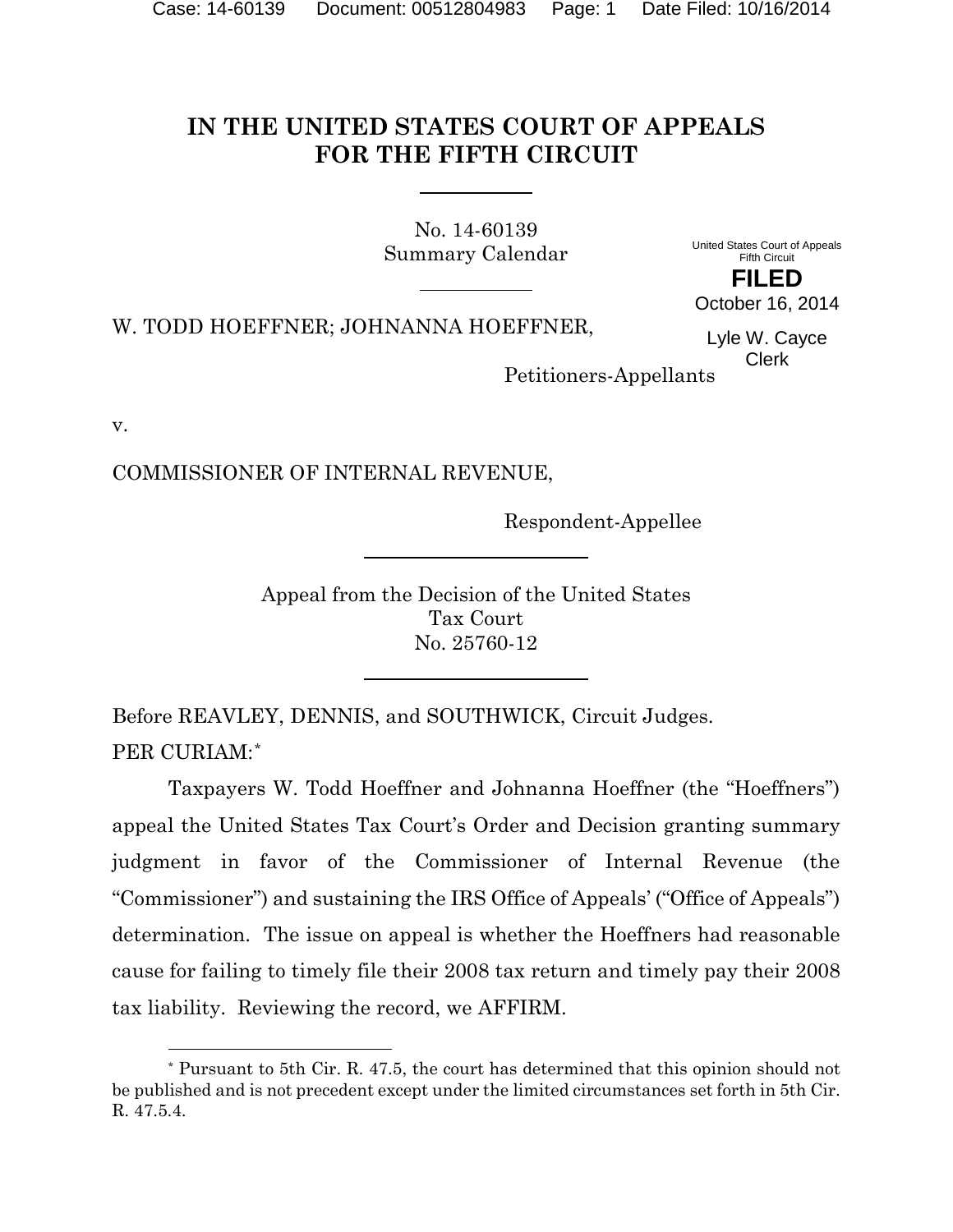I.

The facts of the case are undisputed. In 2007, Mr. Hoeffner was indicted on non-tax-related federal criminal charges but was released on bond. The order setting conditions for Mr. Hoeffner's release prohibited contact with potential witnesses to the case, including the Hoeffners' accountant, John White ("Mr. White"), who had prepared the Hoeffners' previous years' tax returns. In 2009, during the pendency of the criminal proceedings, the Hoeffners' 2008 tax return became due to be filed. Mr. Hoeffner's criminal defense attorney, Chris Flood ("Mr. Flood"), advised Mr. Hoeffner to strictly comply with the court's order not to communicate with Mr. White, and further advised Mr. Hoeffner not to file an incorrect or incomplete tax return. The Hoeffners did not file their 2008 tax return or pay the taxes due by the April 15 deadline. However, the Hoeffners requested an extension to file (but not an extension to pay) and were given until October 15, 2009, to file the return. The Hoeffners did not file the return by the extended deadline.

On April 29, 2010, after the criminal trial concluded, Mr. Hoeffner, with the Assistant U.S. Attorney's agreement, filed a motion requesting the court to amend its order allowing contact with Mr. White solely to complete the tax returns. The district court granted the motion and the Hoeffners filed the 2008 tax return and paid the delinquent taxes in August 2010, six months after the extended deadline to file the return.

As a result of the belated tax return filing and tax payment, the IRS assessed additions to tax and interest. The Hoeffners requested abatement of the assessed balance, but the IRS denied the request based on a lack of reasonable cause. The Hoeffners then appealed to the IRS Office of Appeals and requested a Collection Due Process ("CDP") hearing. Through telephonic hearings and written correspondence, the Office of Appeals determined that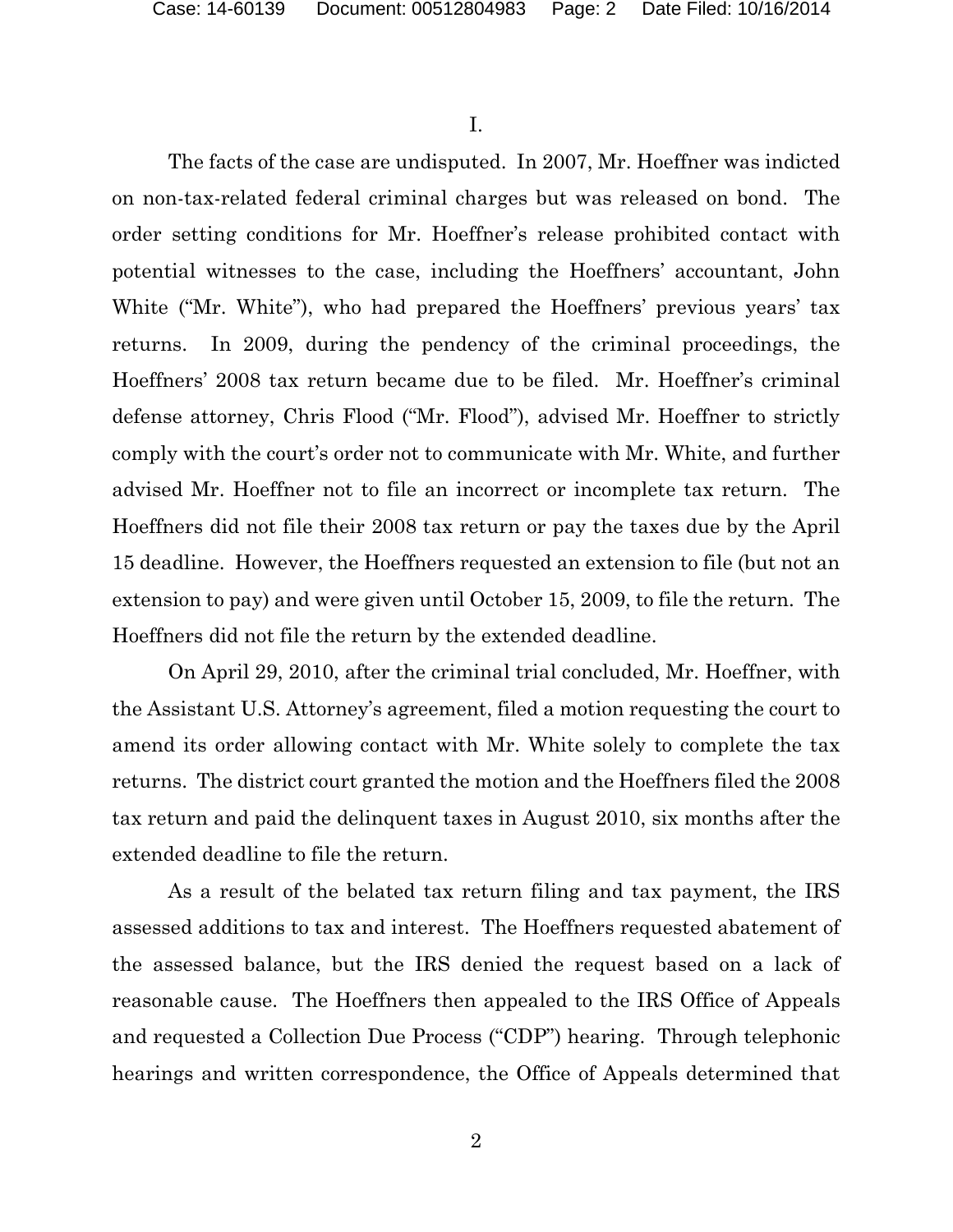the Hoeffners did not show reasonable cause for the delays and, as such, were liable for the penalties assessed. The Hoeffners filed a petition with the Tax Court challenging the Office of Appeals' determination. The Commissioner filed a motion for summary judgment, to which the Hoeffners responded and filed a cross-motion. The Tax Court, finding no fact issues, granted summary judgment in favor of the Commissioner, denied the Hoeffners' cross-motion and sustained the Office of Appeals' determination.

## II.

We review the grant of summary judgment *de novo*, viewing all of the record evidence in a light most favorable to, and drawing all reasonable inferences in favor of, the non-moving party. *Lawyers Title Ins. Corp. v. Doubletree Partners, L.P.*, 739 F.3d 848, 856 (5th Cir. 2014). Summary judgment is appropriate only "if the movant shows that there is no genuine dispute as to any material fact and the movant is entitled to judgment as a matter of law." Fed. R. Civ. P. 56(a).

Issues related to the underlying tax liability are also reviewed *de novo*. *Goza v. C.I.R.*, 114 T.C. 176, 181-82 (2000).

#### III.

On appeal, the Hoeffners assert that the IRS penalties should be abated because they had reasonable cause for the late filing and late payment. The law clearly mandates that failure to timely file tax returns and failure to timely pay tax liability will result in the assessment of additions to tax, unless there is shown to be "reasonable cause" for the failure. 26 U.S.C.  $6651(a)(1)$  & (2). The Supreme Court has explained that in order to show "reasonable cause," a taxpayer is required to "demonstrate that he exercised 'ordinary business care and prudence' but nevertheless was 'unable to file the return within the prescribed time.'" *United States v. Boyle*, 469 U.S. 241, 246, 105 S. Ct. 687, 690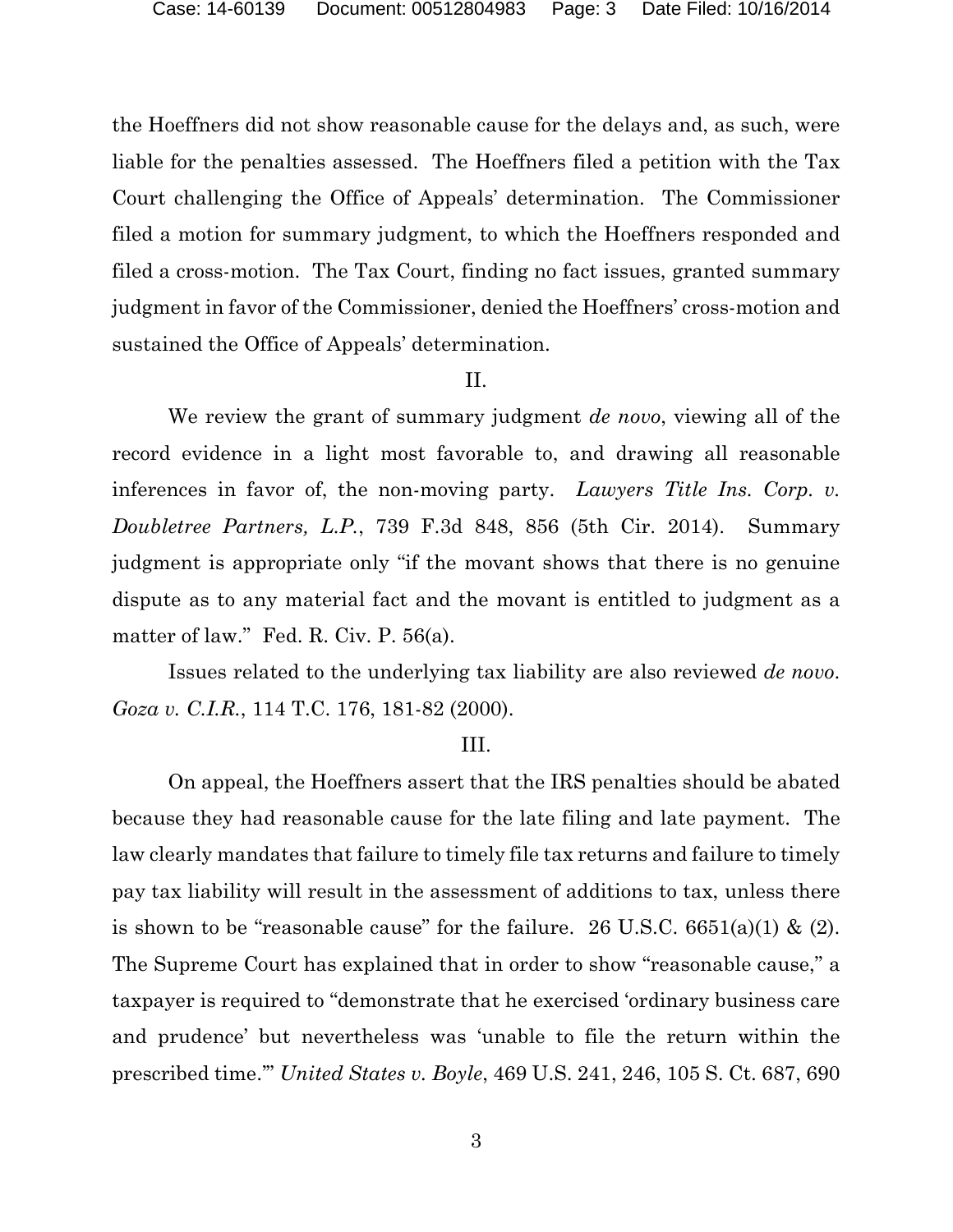(1985) (citing 26 CFR § 301.6651(c)(1) (1984)). The Hoeffners do not demonstrate that they met this standard.

# IV.

We are unpersuaded by the arguments the Hoeffners offer to support a finding of reasonable cause for the late filing of their 2008 tax return.

First, they contend that they were unable to file the return timely because a district court's order barred them from communicating with their accountant, Mr. White. To further support this argument, the Hoeffners assert that they were unable to hire another accountant to prepare the return because their tax situation was complex and only Mr. White possessed the necessary documents and records. This argument fails because there is no evidence that the Hoeffners made the district court aware of their tax predicament or asked the court for permission to communicate with Mr. White either (1) solely for the purpose of preparing their tax return; or (2) to authorize Mr. White to provide their tax records to another accountant. The Hoeffners contend that they did not ask because, in light of the Government's previous allegations of Mr. Hoeffner's improper contact with witnesses, they feared further antagonizing the court. While the court order prohibited improper contact with witnesses, it is a different matter entirely to ask the court for permission to comply with IRS mandates. In fact, the district court, when asked, did modify its order, allowing the Hoeffners to communicate with Mr. White for the sole purpose of completing their taxes. This argument also fails because neither the unavailability of records nor complex tax affairs constitutes reasonable cause. This court in *Ferguson v. Commissioner*, 568 F.3d 498, 501 (5th Cir. 2009), held:

unavailability (to the taxpayer) of "information or records does not necessarily establish reasonable cause for failure to file timely a tax return," because even without full information, "[a] taxpayer is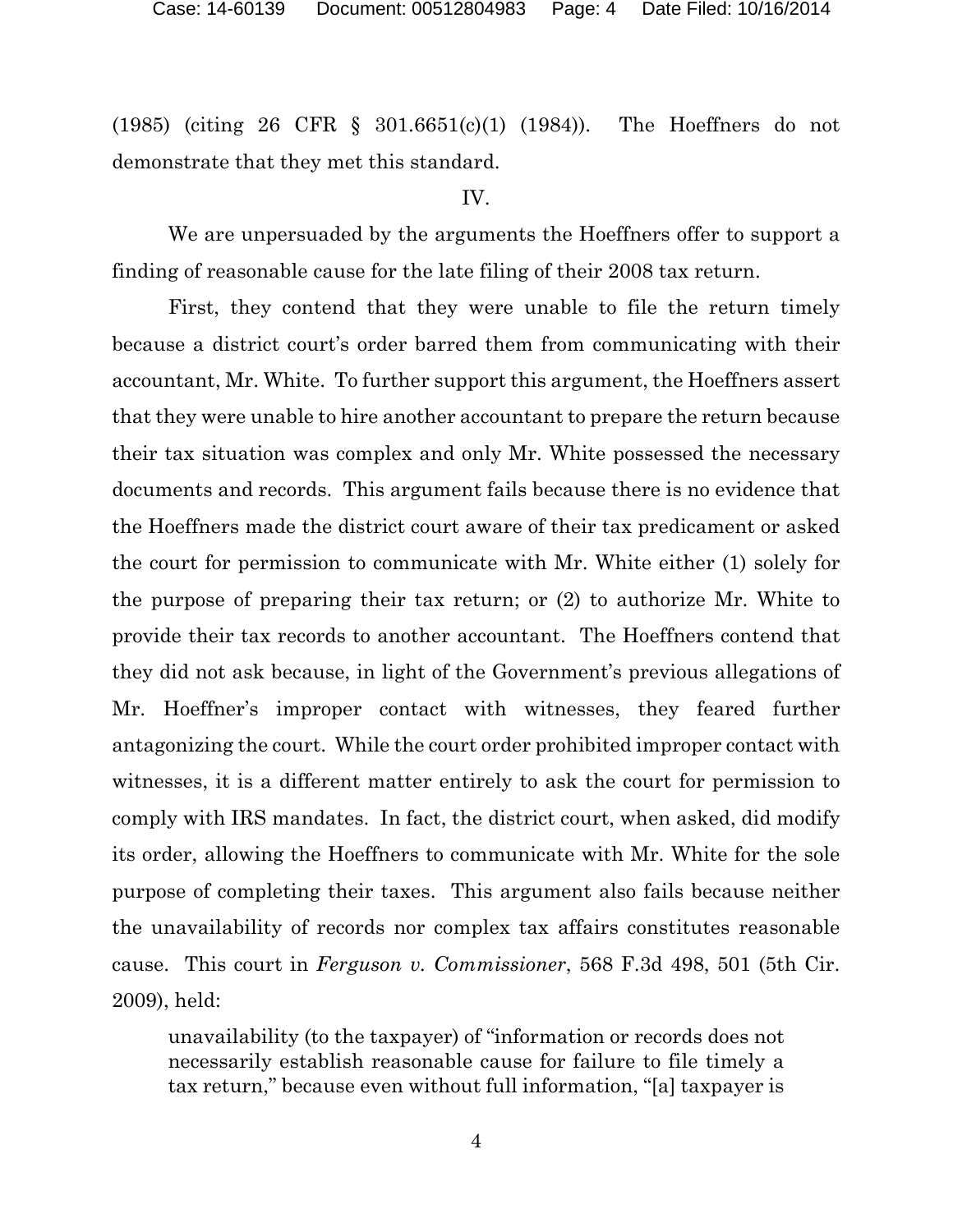required to file timely based upon the best information available and to file thereafter an amended return if necessary."

(footnotes omitted). *See also In re Craddock*, 149 F.3d 1249, 1255 (10th Cir. 1988) (holding that complex tax affairs do not constitute reasonable cause). With no evidence that the Hoeffners timely moved the court for permission to communicate with Mr. White to fulfill their 2008 tax obligations, the Tax Court correctly held that the Hoeffners did not exercise ordinary business care and prudence in this matter, and thus did not have reasonable cause for the late filing of the return.

Next, we disagree with the Hoeffners' argument that their preoccupation with the extensive litigation amounted to reasonable cause for the late filing. Rather, we agree with the Sixth Circuit's holding in *Morgan v. Commissioner*, 807 F.2d 81, 83 (6th Cir. 1986), that involvement in extensive litigation does not constitute reasonable cause or prevent the imposition of additions to tax.

Last, we are unconvinced by the Hoeffners' assertion of reasonable cause that they relied on the advice of their attorney. An IRS memo states that a taxpayer's reliance on the advice of a professional would constitute reasonable cause if the taxpayer proves: "by a preponderance of the evidence that: (1) the taxpayer reasonably believed the professional was a competent tax adviser with sufficient expertise to justify reliance." *Crimi v. Commissioner*, T.C. Memo. 2013-51, at \*35 (2013). The Hoeffners admit that Mr. Flood did not give them tax advice; rather he advised them regarding the criminal trial and advised them not to file an incomplete or incorrect return. Thus, the Hoeffners did not believe Mr. Flood was a competent tax adviser and their reliance on his advice for tax matters is unjustified.

Clearly, the Hoeffners did not demonstrate reasonable cause for not timely filing their 2008 tax return.